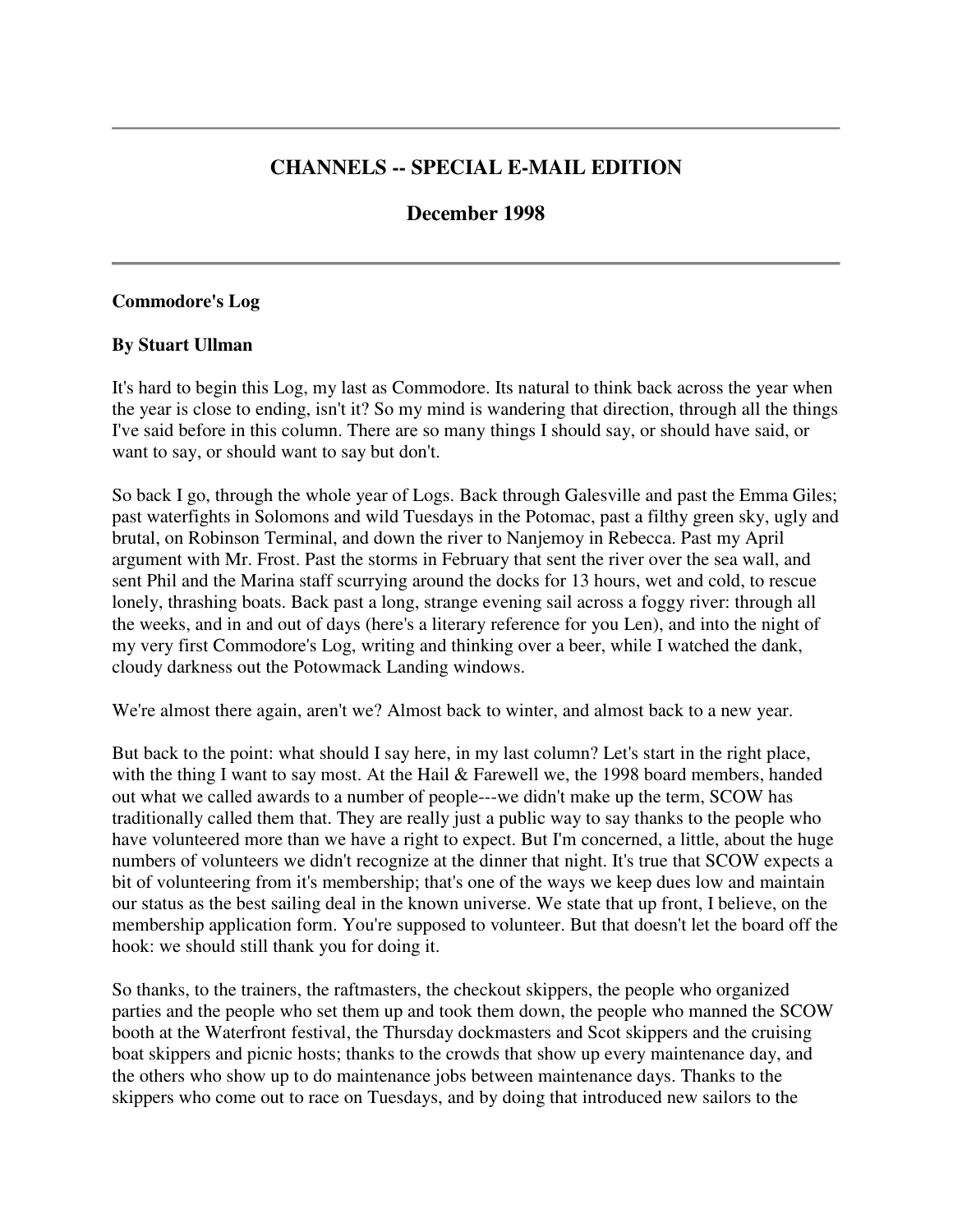pleasures of racing small boats, and thanks to the people who organized the Also Ran. Thanks to the skippers who put the boats away well, clean, with everything stowed properly, and with gas in the cruising boat tanks. Thanks to all the bay skippers who take SCOW members out as guests on their boats. And to all of those---I'm sure you're out there---who went to some effort for SCOW, and were somehow left out of my list, thanks to you too.

Now that I have thanked all those who helped us this year, what shall I do with the rest of you? People whose participation has faded, or newer members who are just finding their SCOW identity. I know that a thousand things, jobs and family and lives, can intervene to distract you from SCOW. Many people have cycles in their participation in SCOW, or any organization, some years volunteering for everything, and other years for nothing. But having looked back across this year, and thanked all those who made this year work, maybe this is the right time to look forward to the next year, to remind all of you that the board's responsibilities are too big for the board. No director can do the whole job assigned to them alone. The incoming board will need you.

Here are some things to remember when next year starts in earnest: SCOW doesn't belong to the board of directors, it's our club. We need to remember that SCOW is us, what SCOW is and what SCOW does is up to us. If you see a SCOW need, then you should fill it, or help fill it, or at least find the appropriate Director and let them know you're concerned. Don't sit there waiting for the board to notice the same things you notice, and then to call you, or to fix it for you.

Remember that the boats in the SCOW fleet are not assets of some distant entity, silent and uncaring. They are your boats. Yours. I keep saying that you are all boat owners, and that is true. You should feel warm, proprietary, protective, when you see them. You should use them, get in them and get them out on the water---that's why you became a boat owner, isn't it? And you should help maintain them. Those of you who attend Social Sails, or SCOW parties, remember that these are your parties, given by your friends and sailing companions, and the usual social expectations apply: if you are frequent guests at gatherings, sooner or later you should take your turn as host. People who have access to boats on the Bay, the SCOW Bay Skippers, remember that there are only about thirty of you. Often, and I think this has been true for several years, the board will not have a current bay skipper on it, so whoever is assigned the Bay Activities slot has limited influence. He or she can't master the rafts; can't even attend them unless invited and transported by one of you. It makes no sense to complain that bay activities are declining, and do nothing about it. You are the people who can do something about it. The bay is your pond, and the raft ups are your parties. Do you want the bay fleet to be more active, more fun?

At the risk of sounding Star Trekky: Make it so. Be active. Have fun. There, I've done my scolding to prepare for next year, and I've said all my thanks except one. What's left? What should I finish with, at last? I've searched back through all my Logs for some inspiration about what my final words here should be. It's no use. None of the things I write seem adequate. But I did notice that once before I cheated, and used someone else's words in a Commodore's Log. And when I did that, I cited only the last verse of a longer poem.

They say that when Mozart was a small child his father would rouse him from bed by picking out a scale on the piano, but leaving off the last note. Mozart couldn't stand the incompleteness of it,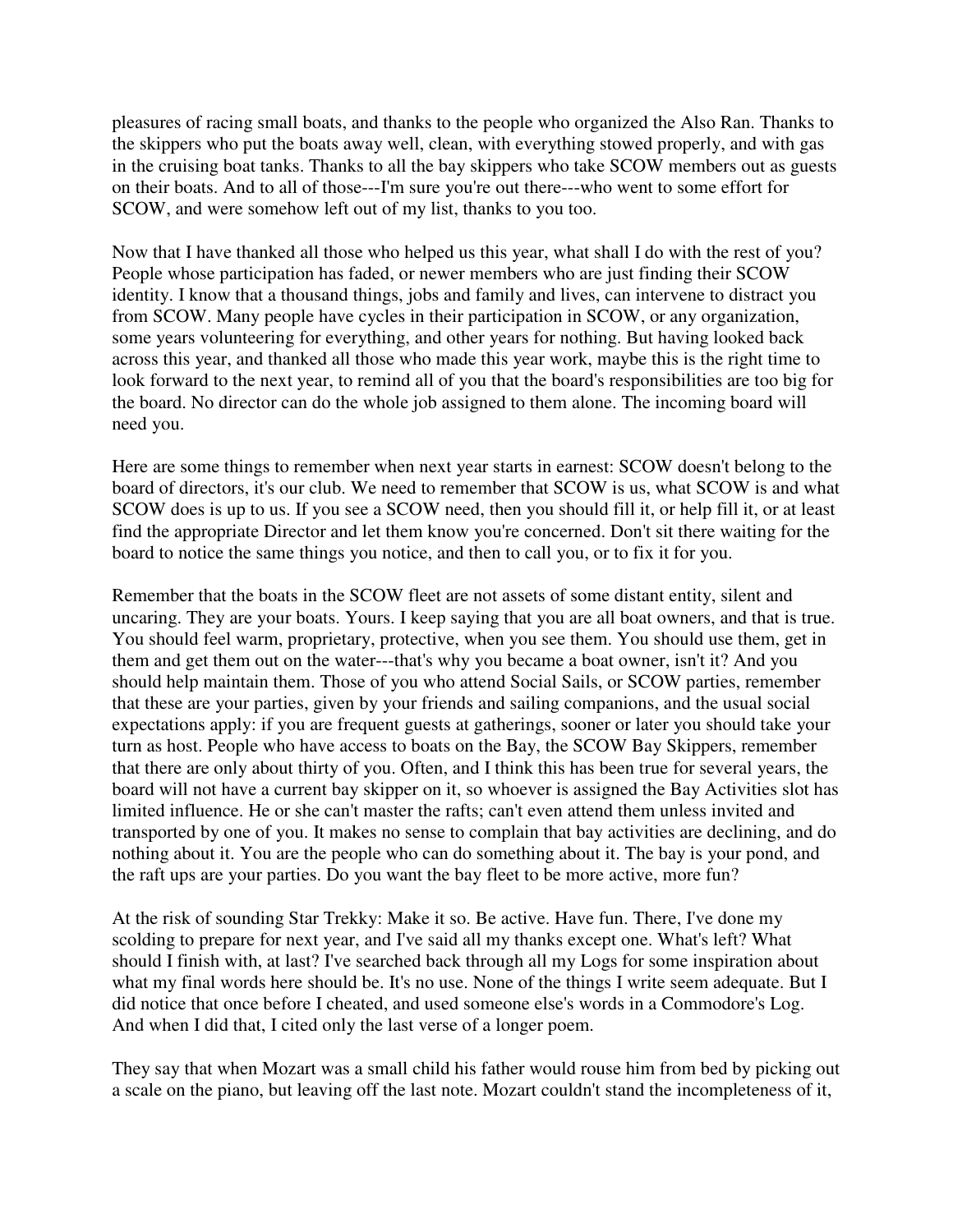and had to get up to finish it. I'm sure that all of you have exactly that kind of ear for poetry, and so hearing just the last verse left you tense and worried. Some of you knew the poem already, and some looked it up, but others waited, distracted by jobs and families, seeing the need but hoping the universe would supply it without their help. Or that the board would supply it. Or that I would supply it and relieve the tension, since I was the one who left the verses out to begin with.

Well, alright. I guess I can't leave Thom a tense and worried club, and Mr. Frost's words are so much better than any I've come up with. So here's the whole poem, "Reluctance", by Robert Frost. It seems more appropriate now, in the part of the year when he wrote it, and when so much is changing.

> Out through the fields and the woods And over the walls I have wended; I have climbed the hills of view And looked at the world, and descended; I have come by the highway home, And lo, it is ended. The leaves are all dead on the ground, Save those that the oak is keeping To ravel them one by one And let them go scraping and creeping Out over the crusted snow When others are sleeping. And the dead leaves lie huddled and still, No longer blown hither and thither; The last lone aster is gone; The flowers of the witch hazel wither; The heart is still aching to seek, But the feet question "Whither?" Ah, when to the heart of man Was it ever less than a treason To go with the drift of things, To yield with a grace to reason, And bow, and accept the end Of a love or a season?

Thanks to all of you for a great year.

#### **Report From the Treasurer:**

We are going to end the year in good fiscal shape, thanks in part to everyone's hard work in recruiting new members and training new skippers! As of the beginning of November, we had received just over \$31,000 in income and spent \$27,000. Current bank balances show approximately \$9,000 in the regular checking account, \$4,500 in the money market checking account, and \$11,000 in the boat asset fund. Even with a couple months of expenses and a hefty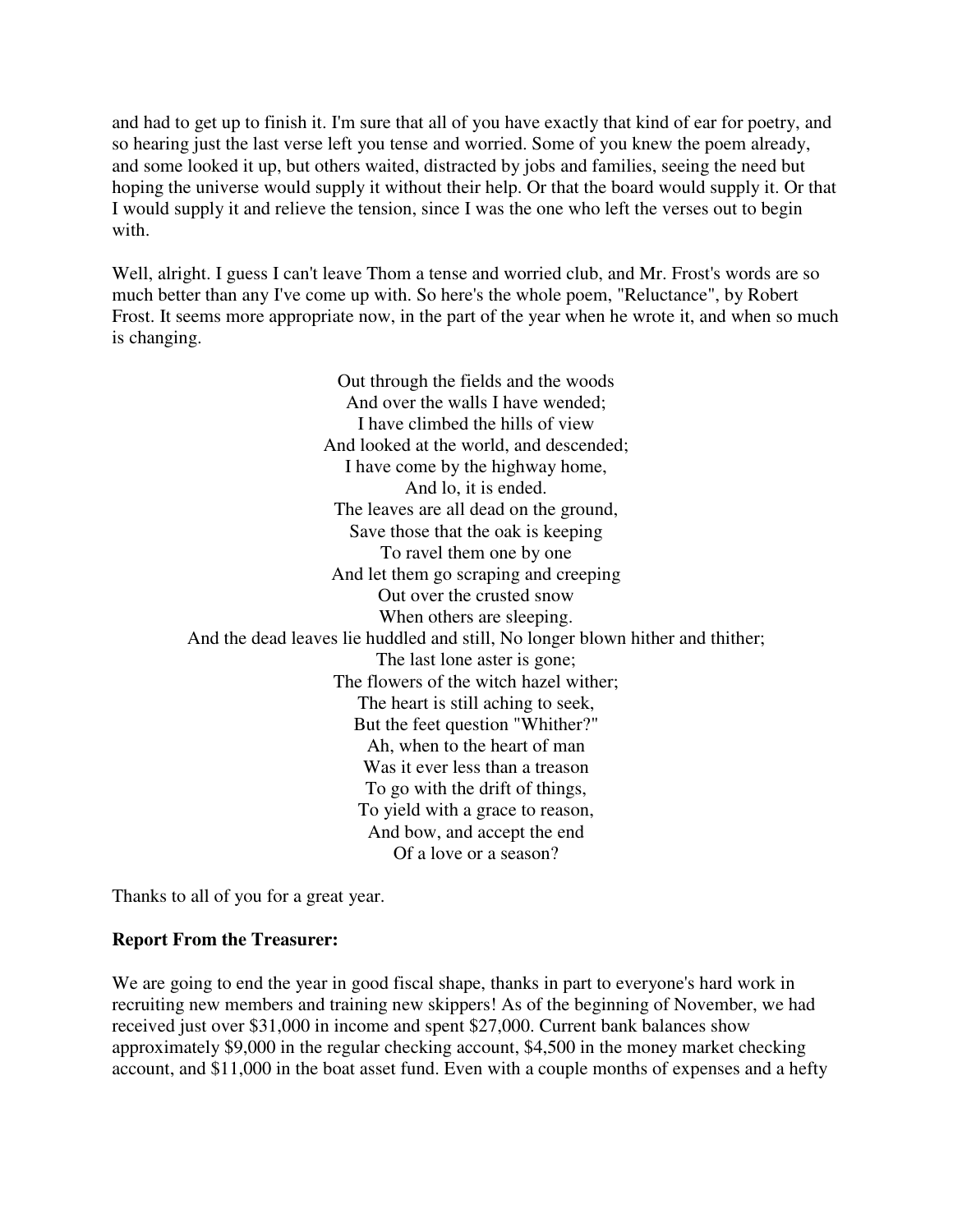end-of-year contribution to the boat asset fund, we anticipate leaving more money in the checking account than we had at the beginning of the year. Larry.

#### **1999 Board of Directors**

Thom Unger, Commodore Monica Maynard, Vice Commodore Bob Bruening, Treasurer Sandy Clover, Secretary Directors: Bill Clark Tina Daberkow Tom LeBrun Jack Schwartz Shelby Shoop Jason Stevens.

### **Hail & Farewell '98**

OK, now THAT was a good party! At least that's the feedback received thus far. We're happy that you had a good time, because the H&F committee enjoyed selecting food & music, and developing "the little touches" to make it special. A surprisingly large number of last-minute attendees made seating a little tight at some tables, but we're used to eating in salons of 25-foot sailboats, so rubbing elbows does not bother us...much. Perhaps, there weren't enough e-mail reminders to RSVP? If you have suggestions or comments regarding this year's event, or suggestions for next year's H&F, please send them to Denise Derry, who will compile a "lessons learned" report for the next coordinator.

For all their unsung efforts, the Board would like to thank the H&F team. Francie Stevens took reservations for the 6 weeks prior, and then coordinated with Melinda Miller who printed the colorful place cards to reserve your seats at a table of your choosing. Bev Ashcraft had fun developing a neat "Where to party after the party" info sheet of area pubs & dance clubs which was available on the check-in/out table. Sandy Clover spun off an idea for centerpieces prompted by Heather Spurlock, and then with the assistance of her first mate, Larry Gemoets, assembled the pretty seashell-filled rose bowl votive holders. Greeters ran in two shifts with Larry & Sandy taking the first, and Wilson Varga and Bev taking the second.

Special thanks to Tina Daberkow for again providing SCOW with a lively photo scrapbook of the past year, which will also be available to review at the Holiday Raft-Up, December 13th. She'd be happy to teach anyone else how to organize and preserve their photos too, just phone her!

RadioPro DeeJays, the company spinning tunes and those "defective" hula-hoops, will post 3-4 photos of our event (snapped by everyone with the disposable cameras we planted around the room) on the customer pages of their website, at http://www.radiopro.com/scow.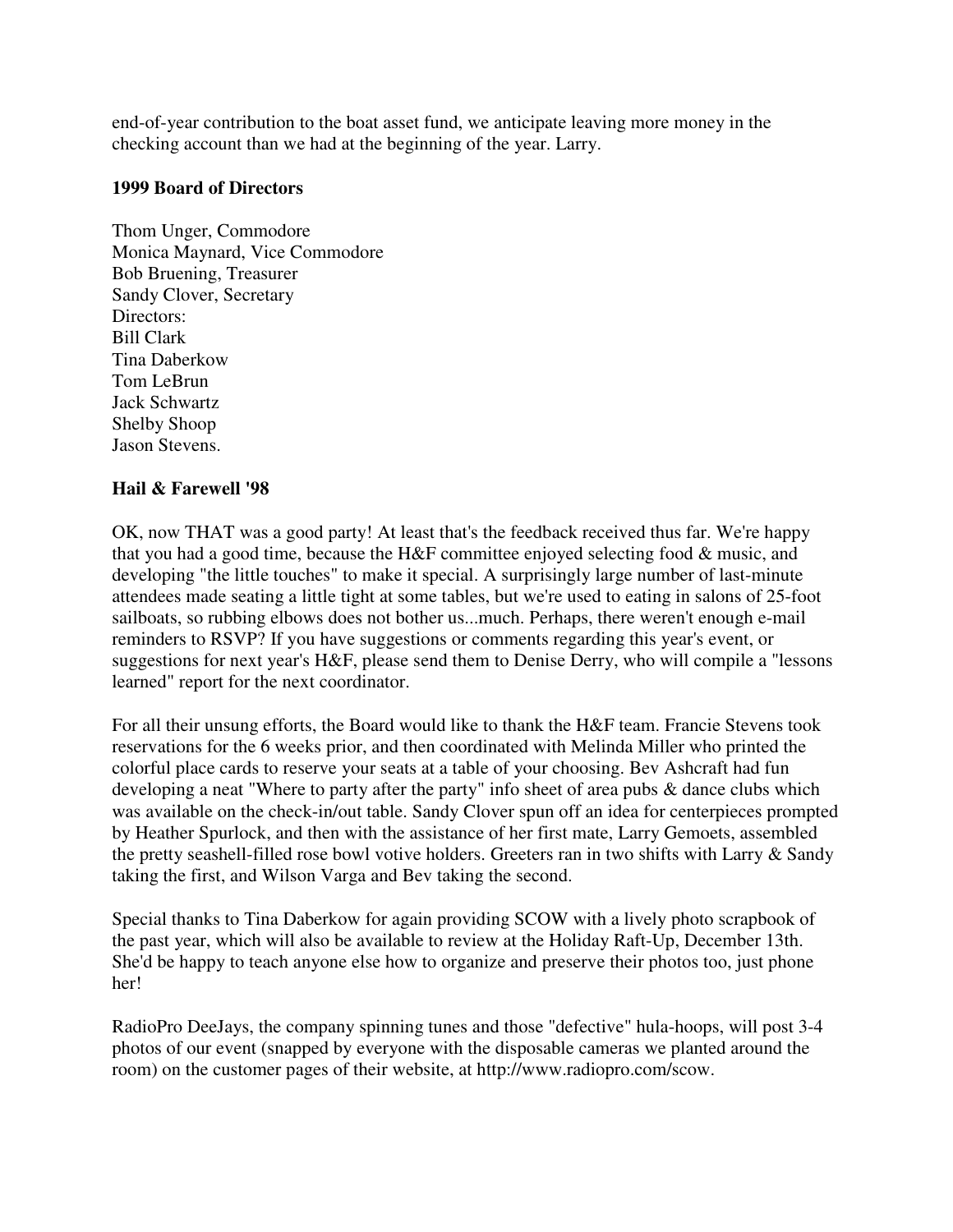As foreshadowed in earlier articles and e-mails, Friday the 13th isn't necessarily an UNlucky day. As guests arrived, they were given a raffle ticket for the four doorprizes awarded throughout the evening. The earlier guests had a greater chance of winning that first doorprize, won by Sandy Clover - a basket of sailing goodies including a Flying Scot winch handle, a watertight sportsafe container for money & license, a croakie, a lid latch, a floatable key chain, a SCOW bumpersticker, and a tube of bug repellant with sunscreen. Liz Bruening won the second doorprize, which was an ever fashionable SCOW t-shirt. The third was a pair of nifty sailing gloves, which went home with Anne La Lena. The grand prize of the Coast Guard-approved, fanny-pack inflatable PFD went to (fairly new member and skipper candidate) Andy Gralla. Also, one lucky person at each table walked home with the centerpiece, if they found a SCOW bumpersticker under the table at their placesetting.

To be sure, the evening was not entirely focussed on winning or luck. It was in recognition of another successful year brought to you by the Board of Directors '98: Commodore Stuart Ullman, Vice Commodore Thom Unger, Treasurer Angela Burnett, Secretary Cathy Hess, and directors Merri Ash, Tina Daberkow, Bill Davenport, Denise Derry, Scott Getzow, and Monica Maynard. Each director recognized members who helped make their job easier throughout this year, and the commodore presented awards to others who have provided club infrastructure throughout the years, including Sam Schaen for keeping the database, and Donna Thurber for coordinating new members. Other volunteers were recognized for their contributions, including Sharon Schoumacher, Allan Lewis, Len Zuza, Jeff Laufle and the "rookie of the year" winner, Stu Robinson.

The commodore also announced the winners of the Eli Abramson and Al Blankfield awards.

The Abramson award, in remembrance of dynamic club member Eli Abramson, is presented to the individual who has consistently offered their services to SCOW over many years. This was presented to Joe DePoorter, who has quietly contributed many hours to the training program over these years, has taken on large maintenance tasks (some providing intimate knowledge of the bilge). Over the last year he re-wired Rebecca, both in her cabin and in her mast, constructed a beautiful new switchbox for her, and worked to repair and repaint Rebecca's bottom. Years ago he performed similar services for our former boat Caprice. He has scrupulously performed water exams, and through his skills, knowledge and common sense, has set a fine example for all of SCOW's sailors.

The Al Blankfield award is in remembrance of our friend and Bay skipper, Al, and is presented to the member who makes significant contributions in the year in which it is awarded. This year's winner was Denise Malueg Derry. Denise organized the year's first social event, the January ice skating party; she also organized the July 4th raft-up and the Hail & Farewell, and helped organize and set up the Mardi Gras and Halloween parties. She coaxed Bay activities, and cooked up some Thursday Social Sails. She wrote Channels articles---extra articles, not just her Skipper Director's reports---many times when needed. She provided her advice---always good-- and her work whenever the club needed them, and sometimes saw sooner and better than the Commodore did what those needs were and how to meet them. And in addition to all of this, she did an outstanding job as Skipper Director and board member.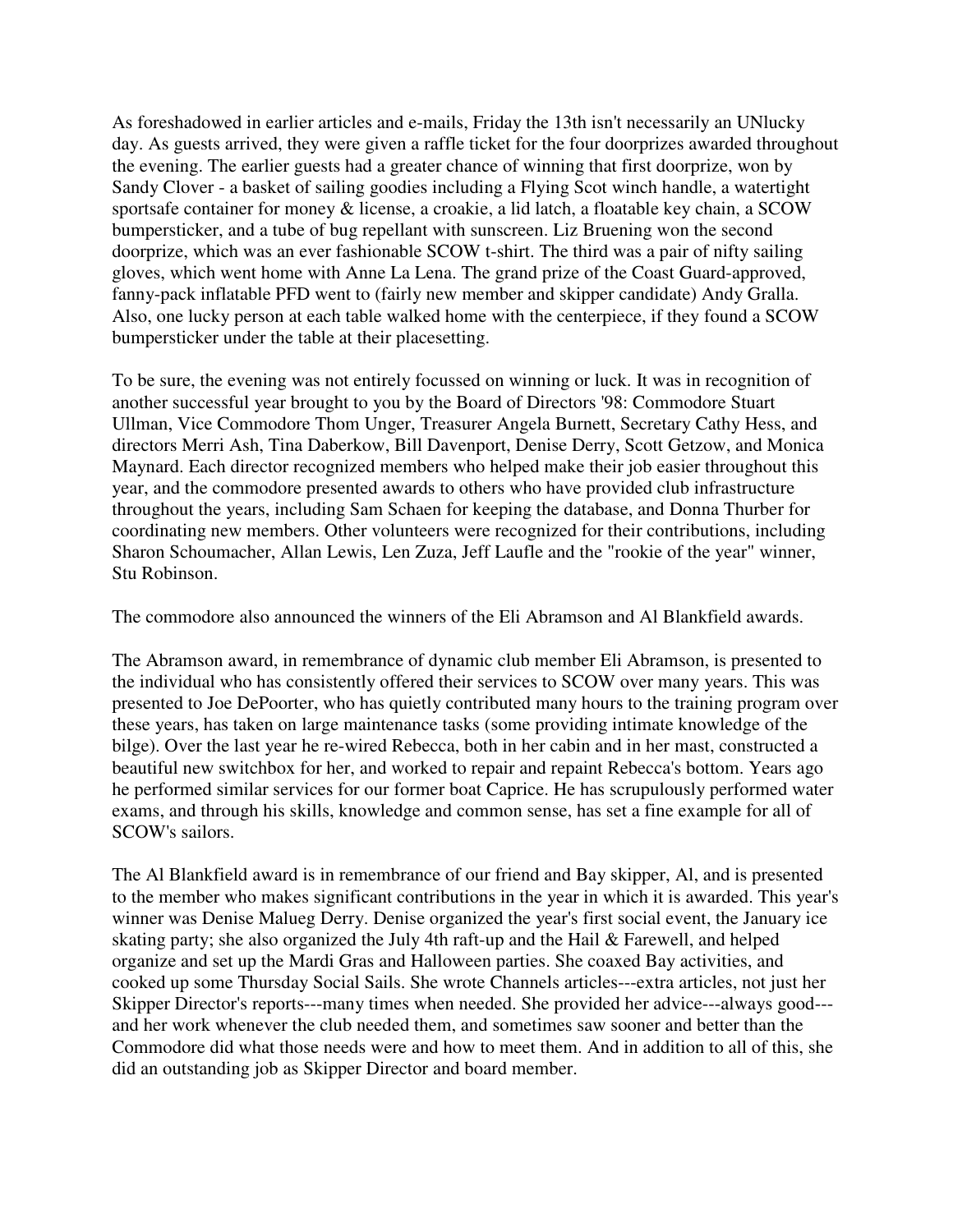After the awards, Vice Commodore Unger presented Commodore Ullman with a spiffy pair of binoculars as a gift from the Board for his diligence, energy and unwavering enthusiasm throughout this year of challenges. Then the 1999 board of directors was introduced by Commodore-elect Unger: Vice Commodore Monica Maynard, Treasurer Bob Bruening, Secretary Sandy Clover, and directors-to-be Bill Clark, Tina Daberkow, Tom LeBrun, Jack Schwartz, Shelby Shoop, and Jason Stevens. We wish them the best of luck in 1999, and offer them any assistance they need to make it a successful and windy year.

# **Holiday Raft Up**

Sunday, December 13th, SCOW will raft up on land, at the Colonies of McLean, VA

for it's annual holiday pot-luck, 6:30 - 10:00 p.m.

Cost of admission is your tastiest pot-luck fare, or \$8 at the door. SCOW provides a carcass & beverages, members provide the accompaniments & cheer! Nothing gets done without our volunteers! Contact Stuart Ullman (301-652-0453) if you'd like to offer your services for set-up, clean-up, music or bartending.

Directions to the Colonies: Take the Beltway to Tyson's Corner, Exit 11A. Take Route 123/Chain Bridge Road to McLean. Turn right at the first light on to Old Meadow Road. Go 1/4 mile, turn left onto Provincial Drive: the gatehouse entrance to The Colonies. Tell the guard you're headed for the SCOW party at the Clubhouse (ahead on the left). Park where you can.

### **Maintenance**

### **Monica Maynard**

It's been a fast year. Not everything on my to-do lists has been done, not by a long shot. A lot of things I wanted to see finished under my directorship are not done. But I expect that Tom Lebrun, our incoming maintenance director, won't mind if I busy myself with some of the unfinished work, even after I officially pass the screwdriver on to him. Boat maintenance is an endless activity. I'm sure there'll be plenty of work for those of you who want to participate next year.

I've enjoyed working along with our great volunteers throughout my year as maintenance director. I'm grateful to everyone who pitched to work on year's maintenance tasks. You all stepped up to do what ever needed to be done, whether it was scrubbing a boat, lifting a mast, or sharing your experience and advice.

THANKS to all of you for a job well done and a great year.

# **My Life as a Board Member**

# **Denise Malueg Derry**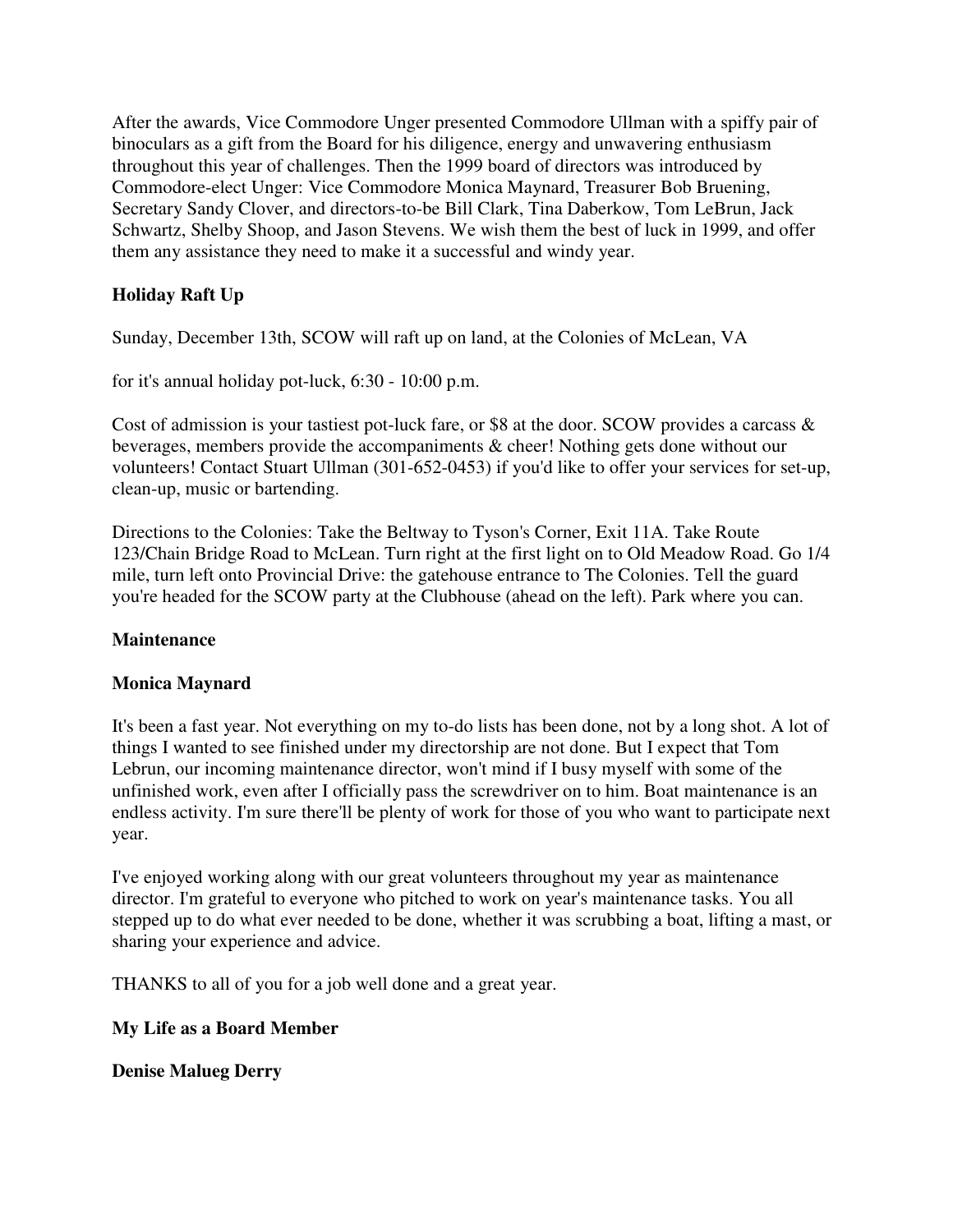Despite what sometimes appears to be the fish-bowl status of the Skipper Director (and any board position), a recent encounter made me realize that even with a lot of phone and e-mail contact, some folks don't recognize me. My hope of drifting to the sidelines of obscurity next year springs eternal! Next year, there will be another skipper director who will field questions, grade exams, reassure tentative skipper candidates, hold picnics in the grove during group checkout days, write long-winded articles, reformat handouts, kill hundreds of trees with endless copying of skipper packages, attend board meetings & member meetings & training committee meetings & just about every other SCOW-sponsored event in order to shepherd this same set of about 100 folks to whom I've become quite attached. Even though it seems at times that I can't go to an event without being bombarded with skippership questions (really, I do not mind!), I am grateful for the time I've taken to get to know SCOW, and I recommend that everyone take their turn in a Board position. Everyone has special skills and interests, and being on the Board allows you to shape your own pet projects, and really make a difference. I've never been one to have a "grand plan;" I am entirely satisfied with smaller successes, of which there have been many over the past two years\_.including about 25 new skippers in the past year alone, and an overall increase in the skipper roster of 14%!

While serving as Skipper Director, I feel as if I've met every member of SCOW. Still, when I look over my list of skippers, I can't quite match a face with every name, although what once was a list of unknowns is now very familiar. Oddly, I feel as if the skippers represented by that list are "mine." I have developed an affinity for the lot of 'em. We all joined SCOW for different reasons, have different expectations of the club, and have different perspectives to offer.

I'm happy that more members have become active skippers, tutors and trainers this year. These folks are really the "face" of the Skipper Director. A skipper candidate may only e-mail or phone me, but the trainers, tutors and my beloved Checkout Skippers are the members with whom the candidates actually sail. This year I know they've done a great job, because the candidates have told me so!

The skippers themselves are a neat mix of individuals. It's been a pleasure making their acquaintance. I must admit that I do not have as much courage as my group of skippers does, but I have gained some confidence from this job nonetheless, which I attribute to them. I applaud my skippers for their resourcefulness, their enthusiasm (say it like ya mean it - en-toooz-iasm!), and their cooperation. The new skippers who have checked out during my tenure are to be especially thanked for their patience, as well!

Events that occurred during my stint as Skipper Director reminded me of adages that hold true, no matter how many times I forget them: I should never say "never," the most welcome "gifts" (usually advice, assistance or encouragement) can come from the most unexpected bearers, a well-timed "thank-you" can be worth more than any trinket, and an oldie but a goodie: the return on an investment of time & energy is directly related to the amount we contribute. In conclusion, these two years have provided me with some of my greatest friends. They have made this trick entirely worthwhile.

**Submit articles to us at: channels@scow.org by one week after the monthly meeting, by any means. email preferred.**